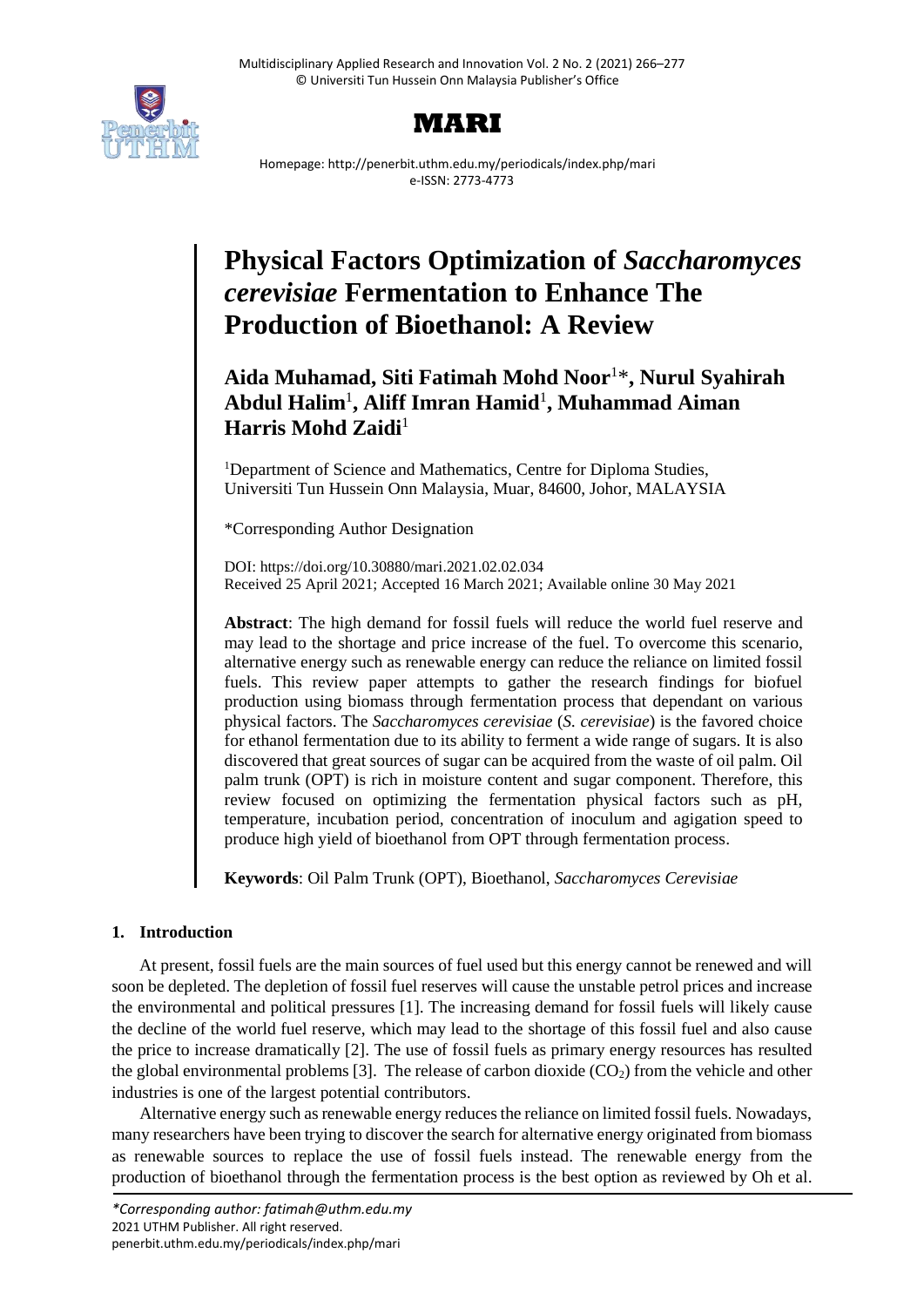[4]. The need to meet energy demand with environmental impact and non-renewable fuel stocks generated from fossil fuels triggered research into renewable and environmental friendly energy sources, of which bioethanol is one of them [5]. Bioethanol is green energy, less hazardous, decomposable, and produces less airborne contaminants, as compared to petroleum fuel [6]. **Table 1** showed that bioethanol is considered low-emission renewable energy production compared to fossil fuels [7].

| Sources           | Gas emission $(CO_2 e/MJ)$ |
|-------------------|----------------------------|
| Fossil (Gasoline) | 94                         |
| Corn              | 76                         |
| Sugarcane         | 45                         |
| Switchgrass       | 43                         |
| Corn Stover       | 43                         |
| <b>Miscanthus</b> | 43                         |

**Table 1: Gas emission from renewable energy production compared to gasoline [7]**

# **2. Fermentation**

Recently, increasing attention has been focused on converting biomass into fuel ethanol [8]. The use of biomass energy has been recognized for the pupose of providing energy to the world [9]. Ethanol and biodiesels have been industrially produced from biomass by fermentation and chemical transesterification of plant oils, respectively [10]. In ethanol fermentation, sugars are converted by microorganisms to produce ethanol and carbon dioxide  $(CO<sub>2</sub>)$  [11]. Fermentation essentially takes place in anaerobic conditions [12]. Microorganism that is most commonly used in fermentation process is *S. cerevisiae* [13]. *S. cerevisiae* consumes significant amounts of substrate in adverse conditions, has a high resistance to ethanol, and inhibitors present in the medium [14].

Malaysia oil palm industry generates excessive oil palm wastes. Out of the total nation's agricultural industry, 85.5 % of waste comes from oil palm industry [15]. Among the wastes were empty fruit bunches, palm oil mill effluent, palm kernel shell, oil palm trunk, oil palm leaves, oil palm fronds and mesocarp fiber [16]. The waste generated from oil palm trunk (OPT) has been chosen for bioethanol production because it contains high moisture and a heterogeneous physical and chemical material composition including a huge quantity of short-chain carbohydrates which are great sources of sugar production as in **Table 2** [17].

| <b>Sugar Component</b> | Contents $(\%w/w)$ |  |
|------------------------|--------------------|--|
| <b>Sucrose</b>         | 6.37               |  |
| Glucose                | 84.21              |  |
| Fructose               | 5.20               |  |
| Xylose                 | 1.62               |  |
| Galactose              | 1.51               |  |
| Rhamnose               | 0.07               |  |
| Others                 | 1.02               |  |

**Table 2 : Sugar present in oil palm trunk sap [17]**

# 2.1 Microbes for Fermentation

At present, yeasts are used by many researchers to produce fuel ethanol from renewable energy sources through fermentation process [18]. In a fermentation process, yeasts convert sugar into alcohol (ethanol) and carbon dioxide. There are numbers of discovered bacteria suitable to be used in fermentation process as shown in **Table 3**. Engineered *Pichia stipitis* (BCC15191) was used in the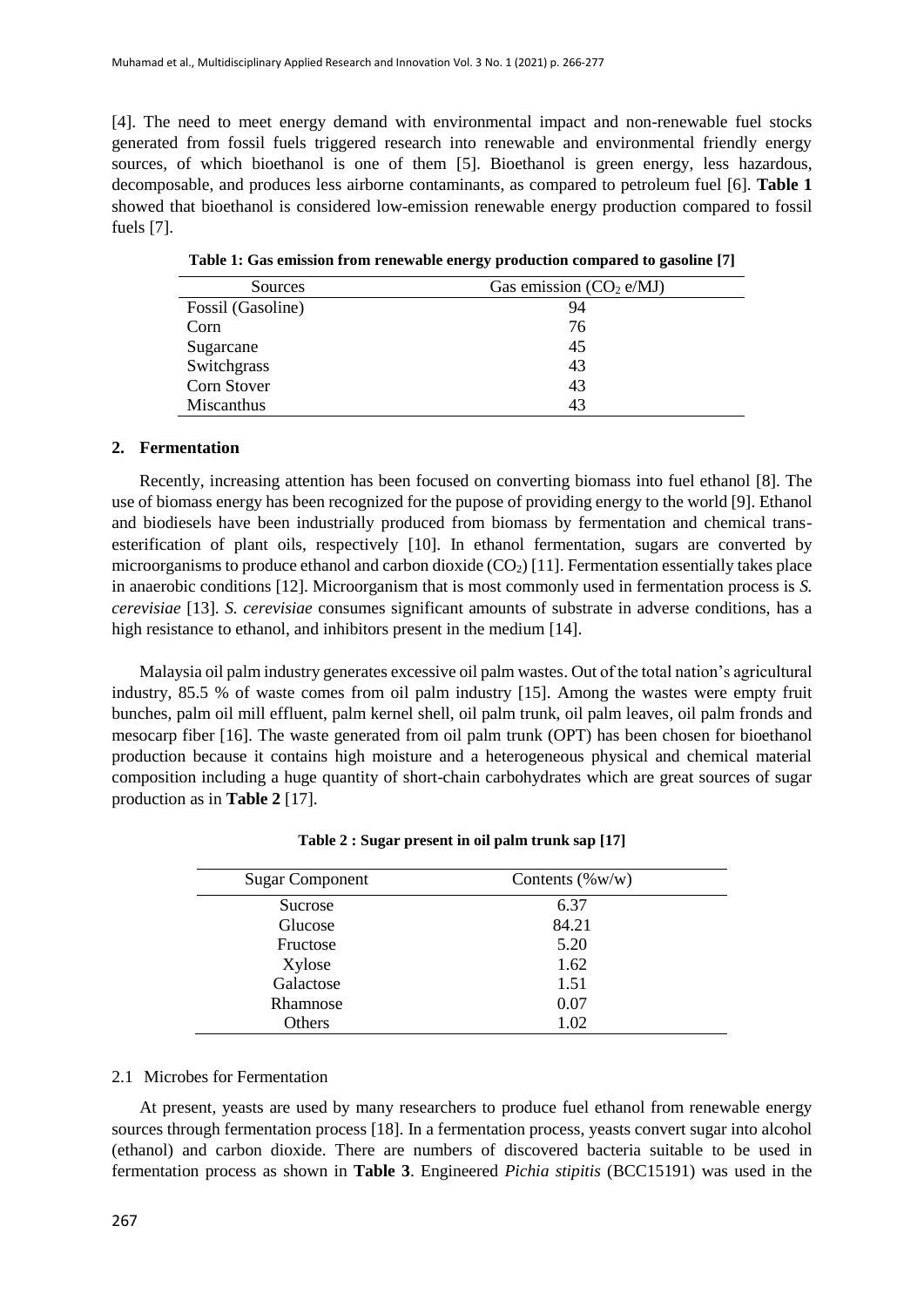fermentation of hydrolyzed sugarcane bagasse and resulted in 8.4 g/L of ethanol after 24 hours [19]. *Zymomonas mobilis* was also used in bioethanol production as the fermentation agent, and the result was 3.54g/L/h of ethanol yield [20]. Meanwhile, few research works were carried out using yeast from *S. cerevisiae* as fermentation agent in bioethanol production [21,22]. As shown in **Table 3**, microorganisms yeasts play a vital role in bioethanol production by fermenting a wide range of sugars to ethanol. The most fermentation agent used by many researchers is *S. cerevisiae* as it tolerates a wide range of pH [9]. Mohd Azhar et al had proven that yeasts especially *S. cerevisiae* is the common microbes employed in ethanol production due to its high ethanol productivity, high ethanol tolerance, ability of fermenting wide range of sugars compared to other types of microorganisms, low cost and its availability [18].

| Microorganism             | Feedstock                      | Ethanol yield       | References |
|---------------------------|--------------------------------|---------------------|------------|
| <b>Bacterium</b>          |                                |                     |            |
| Pichia stipitis BCC15191  | Sugarcane bagasse              | $8.4 \text{ g/L}$   | [19]       |
| Zymomonas mobilis AX101   | Wheat straw and<br>corn stover | 3.54g/L/h           | [20]       |
| Yeast                     |                                |                     |            |
| Candida shehatae NCL-3501 | Rice straw                     | $0.45$ g/g of sugar | [21]       |
| S. cerevisiae 590. E1     | Corn stover                    | 63%                 | [23]       |
| S. cerevisiae ATCC 24680  | OPT sap                        | $0.50$ g/g          | [22]       |

**Table 3 : List of microorganisms used in ethanol production with different feedstock**

## **3. Optimization of Physical Factors**

The efficiency of the fermentation process and *S. cerevisiae* growth affected by a few factors which are pH, temperature, time, size of the inoculum, and agitation rate. Various process parameters such as incubation temperature, incubation period, initial pH, and nitrogen sources were studied to achieve the maximum yield of ethanol [24]. These findings indicate that the optimization of process parameters is necessary to make the fermentation process economical, and the medium designed in the present study could be exploited on a commercial scale after suitable processing [24]. According to the research of Mohd Azhar et al [18], cultural conditions play an important role in microbial growth and the production of ethanol.

#### 3.1 Temperature

Bioethanol production during fermentation depends on several factors such as pH, temperature, incubation time, agitation rate, and inoculum size. Temperature influenced the growth rate of the microorganisms [25]. High temperature is a stress factor for microorganisms and is unfavorable for cell development,. The optimal fermentation temperature range is between 20 °C and 35 °C [25]. Free cells of *S. cerevisiae* have an optimum temperature of about 30 °C, whereas immobilized cells have a significantly higher optimum temperature owing to their capacity to pass heat from the surface of the particles to the inside of the cells [26]. Phisalaphong et al. stated that enzymes that regulate microbial activity and fermentation processes are sensitive to high temperatures that can deform its tertiary structure and inactivate enzymes. The temperature is therefore closely controlled during the fermentation cycle [27].

Most of the fermentation process performed using *S. cerevisiae* had been conducted at 30 °C while fermentation carried out using *Kluyveromyces marxianus* has been tested at 42°C as shown in **Table 4**. The ideal temperature for the production of bioethanol depends on the ideal temperature of the yeast. It was proven that a suitable value of temperature will help the effectiveness of ethanol fermentation. Research by Cazetta et al., in 2007 concluded that ethanol yield may be significantly affected by fermentation temperatures, which increase to some degree with the increase in temperature [28]. However, several earlier studies have also shown that temperatures above 37 °C are harmful to the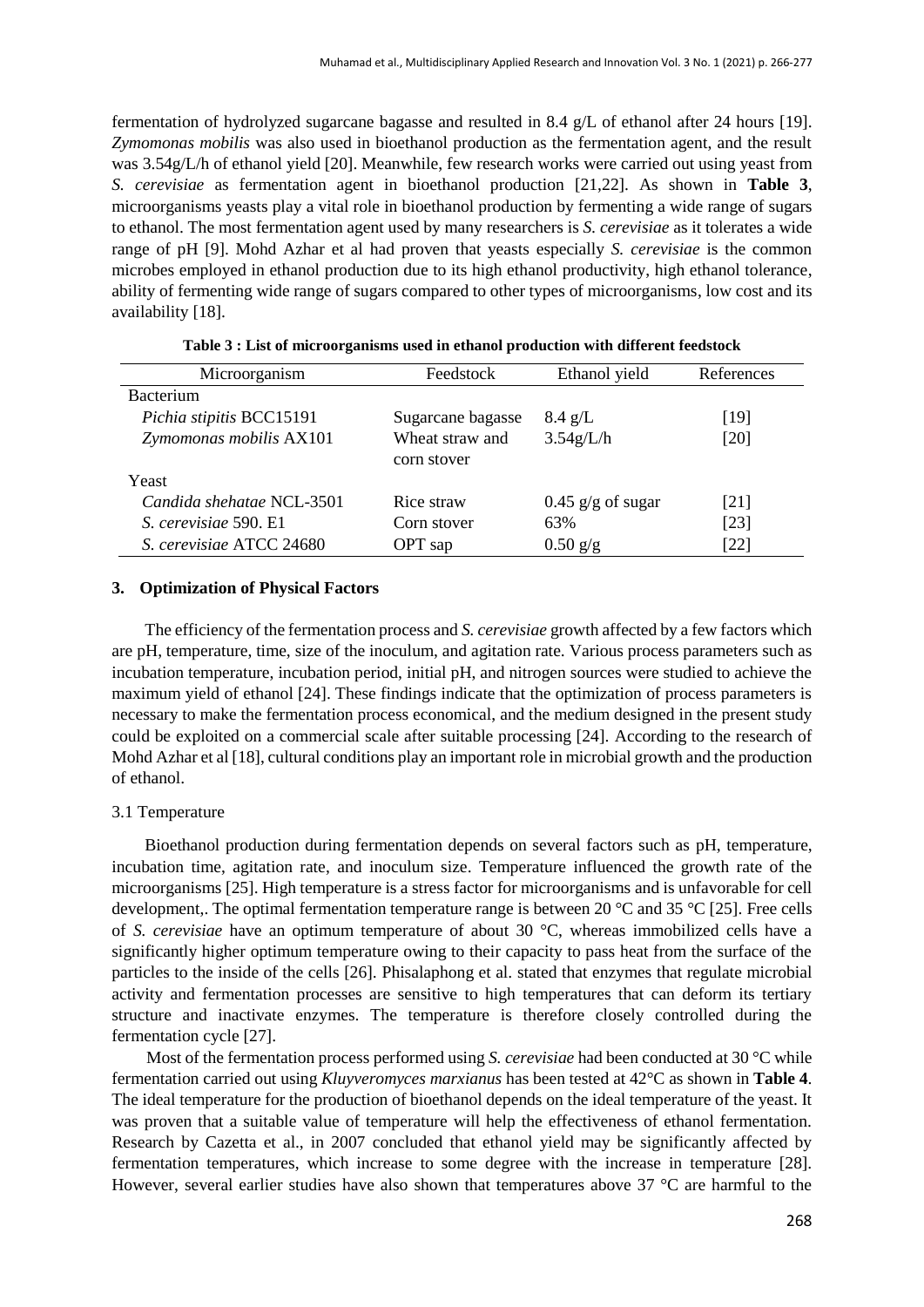growth of bioethanol production. On the other hand, much lower temperatures during fermentation cause lower specific cell growth rates and lower ethanol tolerance. Thus, it can be concluded that the optimum temperature for the production of bioethanol is between 30 to 33 °C.

| Yeast strain            | Feedstock            | Temp<br>$\rm ^{\circ}C)$ | Ethanol yield<br>(g/L/h) | References |
|-------------------------|----------------------|--------------------------|--------------------------|------------|
| S. cerevisiae           | Cassava starch       | 32                       | 2.10                     | [29]       |
| S. cerevisiae           | Corn stover          | 30                       | 0.57                     | [30]       |
| S. cerevisiae           | Instant noodle waste | 30                       | 1.72                     | [31]       |
| S. cerevisiae           | Wood                 | 30                       | 1.16                     | $[32]$     |
| S. cerevisiae           | Reed                 | 38                       | 0.57                     | $[33]$     |
| S. cerevisiae           | Sweet potato         | 30                       | 4.76                     | [34]       |
| Kluyveromyces marxianus | Water hyacinth       | 42                       | 0.31                     | $[35]$     |
| Kluyveromyces marxianus | Wheat straw          | 42                       | 0.50                     | [36]       |
| S. cerevisiae           | Paper sludge         | 33                       | 0.59                     | [37]       |
| S. cerevisiae           | Cassava mash         | 33                       | 2.41                     | [38]       |

|  |  |  | Table 4 : Optimized temperature used in bioethanol production |
|--|--|--|---------------------------------------------------------------|
|  |  |  |                                                               |

# 3.2 pH

pH is one of the main factors that affects ethanol fermentation. The growth and fermentation rate of yeast are affected by pH as well as the fermentation products. The research done by Zabed et al. found that ethanol production was influenced by the pH of the broth as it affects bacterial contamination, yeast growth, fermentation rate, and by-product formation [39]. The permeability of some essential nutrients into the cells is influenced by the concentration of  $H^+$  in the fermentation broth [39]. **Table 5** shows the optimized pH for different microbes. The optimum pH for a bacterium is in the range of 5.0 to 7.0 meanwhile for yeast, is in the range between pH 5.0 to 5.5.

| Microorganism                                 | pH  | References |  |
|-----------------------------------------------|-----|------------|--|
| <b>Bacterium</b>                              |     |            |  |
| Pichia stipitis BCC15191                      | 5.5 | [19]       |  |
| Zymomonas Mobilis                             | 5.0 | [20]       |  |
| Thermoanaerobacterium<br>saccharolyticum ALK2 | 7.0 | [40]       |  |
| Yeast                                         |     |            |  |
| Candida shehatae NCL-3501                     | 5.5 | [21]       |  |
| S. cerevisiae                                 | 5.3 | $[34]$     |  |
| S. cerevisiae                                 | 5.5 | $[32]$     |  |
| S. cerevisiae                                 | 5.5 | [41]       |  |
| <i>S. cerevisiae</i>                          | 5.5 | [42]       |  |

**Table 5 : Optimized pH used in bioethanol production**

**Table 5** also shows the usage of yeast in most of the fermentation process, and *S. cerevisiae* was used by most researchers in bioethanol production. *S. cerevisiae* species, are stable microorganisms in food and beverage fermentation and may be employed in many forms under different fermentation conditions [43]. Coculturing *S. cerevisiae* with other yeasts or microbes is aimed to optimize ethanol yield, shorten fermentation time, and reduce process cost [44]. **Table 6** shows that *S. cerevisiae* had been used as a fermentation agent at the optimized pH range between 5.0 to 5.5.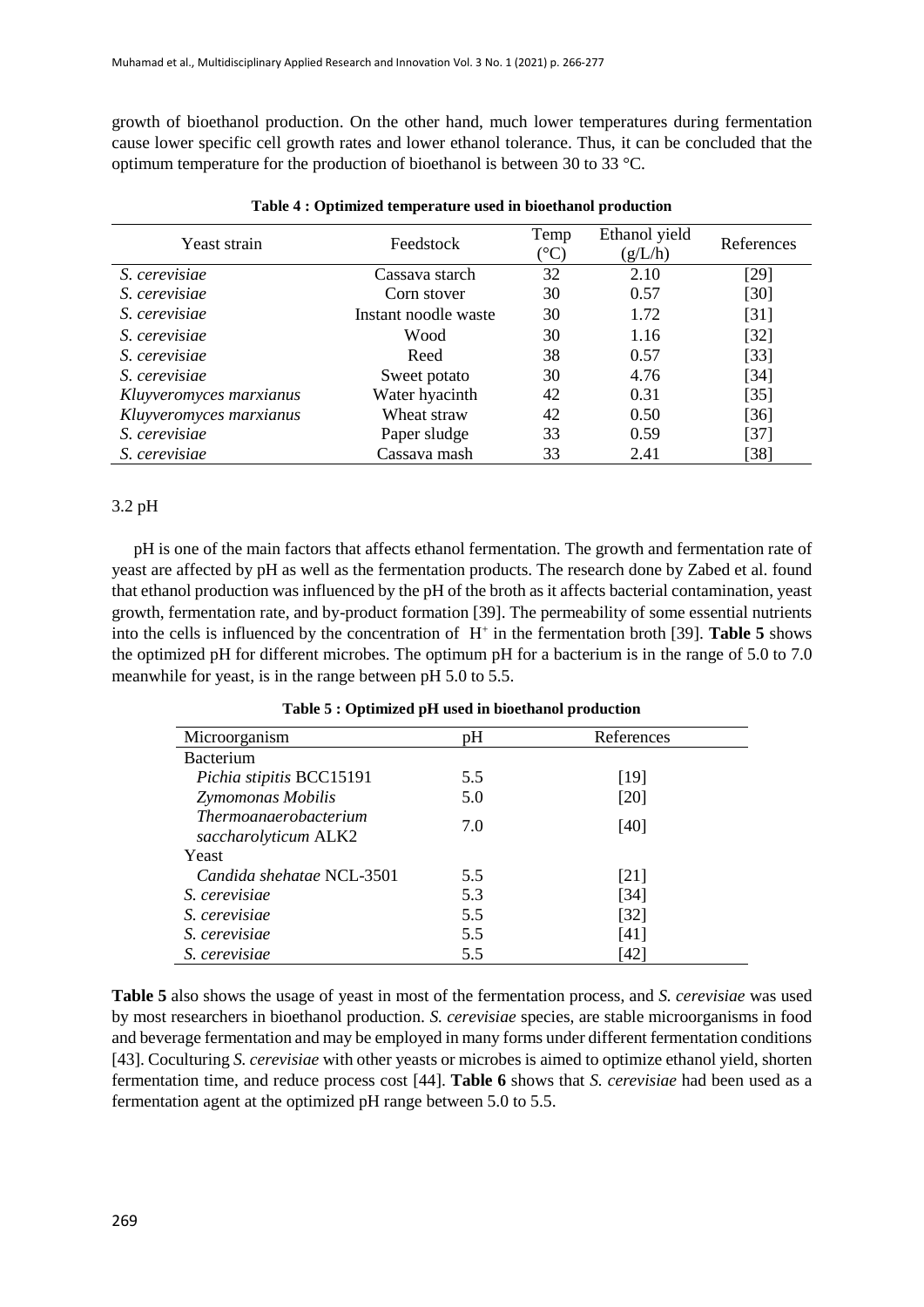| Sample         | pH  | References |  |
|----------------|-----|------------|--|
| Sugarcane      | 5.5 | [24]       |  |
| Sweet potato   | 5.0 | $[45]$     |  |
| Corn stover    | 5.5 | $[30]$     |  |
| Sweet potato   | 5.3 | $[34]$     |  |
| Wood           | 5.5 | $[32]$     |  |
| Reed           | 5.0 | $[33]$     |  |
| Oil Palm Trunk | 5.5 | $[41]$     |  |
| Oil Palm Trunk | 5.5 | $[42]$     |  |
|                |     |            |  |

**Table 6 : Optimized pH used in bioethanol production using various samples**

#### 3.3 Incubation time

Fermentation time affects the growth of microorganisms [39]. Complete fermentation can be achieved at a lower temperature by using longer fermentation time which results in the lowest ethanol yield [39]. **Table 7** shows the optimized incubation time in *S. cerevisiae* fermentation in various studies.

From **Table 7**, it can be seen that high ethanol production of 89.1 g/l was produced in 66 hours by Choi et al. in 2010 [29]. Swain et al. found out that combining bacteria (*Trichoderma sp*.) and *S. cerevisiae* had shown an incredible value within 72 hours with 172 g/kg of ethanol production [46].

| Microbe                              | Incubation | Concentration of   | References |
|--------------------------------------|------------|--------------------|------------|
|                                      | time(h)    | bioethanol         |            |
| S. cerevisiae                        | 48         | $24.6 \text{ g/L}$ | [48]       |
| S. cerevisiae CHY1011                | 66         | 89.1 g/L           | [29]       |
| S. cerevisiae ZU-10                  | 72         | $41.2$ g/L         | $[30]$     |
| S. cerevisiae                        | 24         | $914$ g/L          | $[34]$     |
| S. cerevisiae CHFY0321               | 42         | 86.1 g/L           | $[38]$     |
| S. cerevisiae BY4743                 | 24         | $31.06$ g/L        | $[49]$     |
| S. cerevisiae                        | 72         | $172$ g/kg         | [46]       |
| S. cerevisiae CICC 1308              | 48         | 32.91g/L           | $[50]$     |
| S. cerevisiae                        | 96         | 584.3 g/kg         | $[51]$     |
| S. cerevisiae                        | 96         | 13.3 $g/L$         | $[52]$     |
| S. cerevisiae K3                     | 72         | $767$ g/kg         | [53]       |
| S. cerevisiae                        | 50         | $818 \text{ g/kg}$ | $[54]$     |
| Kluyveromyces marxianus CECT 10875   | 72         | $36.2 \text{ g/L}$ | [36]       |
| Kluyveromyces marxianus              | 72         | 64.3 $g/L$         | $[55]$     |
| Pichia kudriavzevii DMKU 3-ET15      | 48         | $78.6$ g/L         | [56]       |
| Escherichia coli KO11 and Klebsiella | 24         | $37.5 \text{ g/L}$ | [47]       |
| <i>oxytoca</i> P2                    |            |                    |            |
| Kluyveromyces marxianus TISTR5925    | 72         | 45.4 $g/L$         | [57]       |

**Table 7 : Optimized incubation time in bioethanol production**

Other researchers were using other types of yeast like *Kluyveromyces marxianus*, *Pichia kudriavzevii* and *Klebsiella oxytoca* at a time range of 24 to 72 hours of fermentation. High ethanol production was produced within 48 hours by Limtong et al. [56]. The combination of bacteria (*Escherichia coli* KO11) and yeast (*Klebsiella oxytoca* P2) as a microbe for fermentation showed that in 24 hours, they can reach the maximum value of ethanol production of 37.5 g/l [47]. Table 7 shows that the incubation time were constructed from 48 to 72 hours.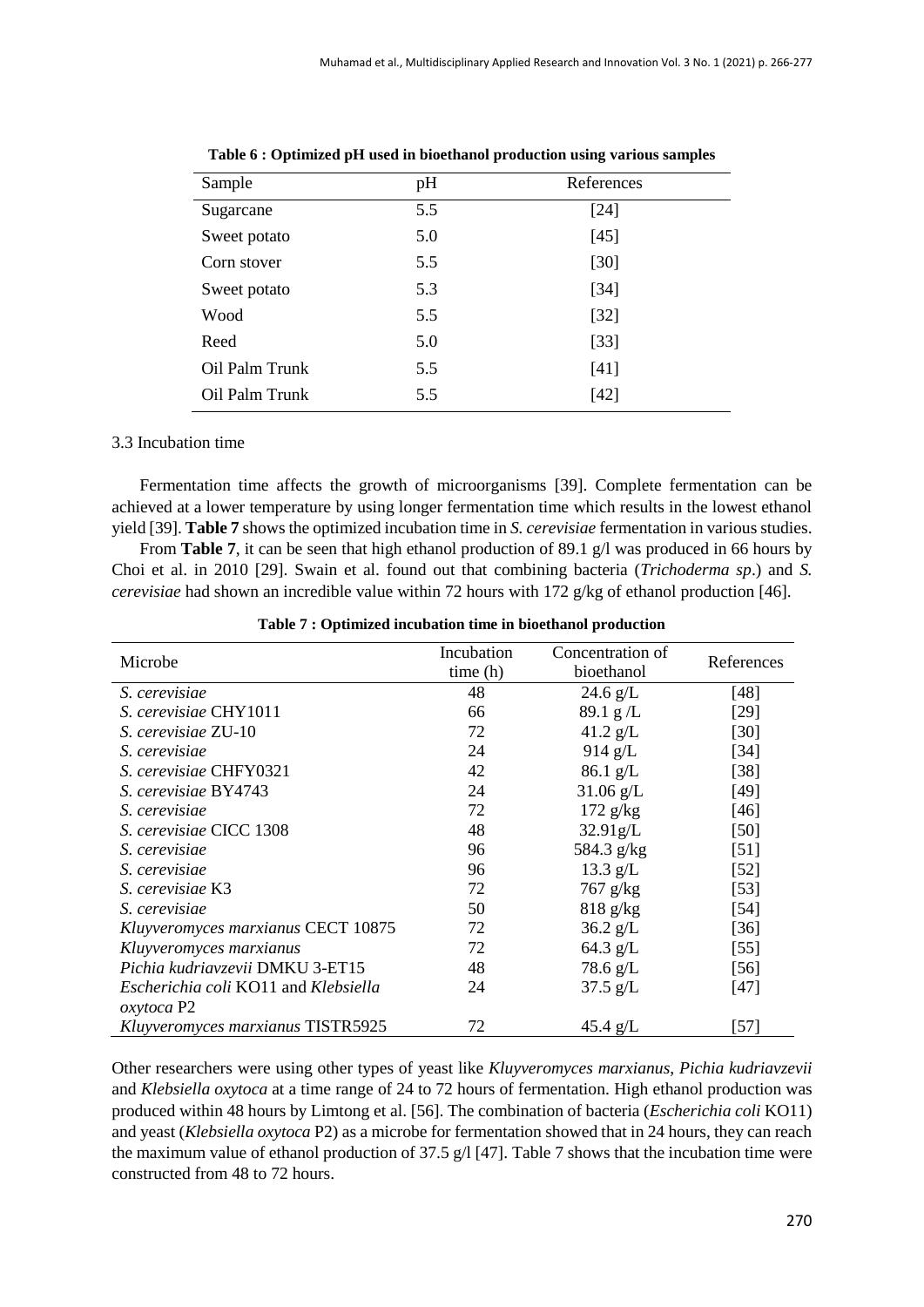From **Table 8**, there was various biomass that had been used as a feedstock for the fermentation. Several research works were using oil palm trunk (OPT) as the feedstock while the others were fruits, waste, and juice. By using the OPT as the feedstock, it is observed that the maximum ethanol production reached as high as 81.8% within 50 hours of fermentation in a research carried out by Shahirah et al. [58]. The time range that can be concluded from the researcher that using OPT is in the range of 48 to 72 hours. Other researcher that were using various sources, the time range used were around 24 to 72 hours. These various feedstocks showed a promising maximum amount of bioethanol production. Also, feedstock like sugar cane juice is a promising biomass for maximum ethanol production of 64.3 g/l in 72 hours of fermentation. From **Table 8,** it can be concluded that promising ethanol production with maximum value is around 48 to 72 hours of fermentation.

| Sample/medium                  | Time range (hours) | Results                 | References |
|--------------------------------|--------------------|-------------------------|------------|
| Oil palm trunk                 | 72                 | 45.4                    | [57]       |
| Oil palm trunk                 | 96                 | 58.43% (w/w)            | $[51]$     |
| Oil palm trunks                | 96                 | $13.3$ g/L              | $[52]$     |
| Oil palm trunk                 | 72                 | 76.7%                   | $[53]$     |
| Oil palm trunk                 | 50                 | 81.8%                   | [54]       |
| <b>Industrial Potato Waste</b> | 48                 | $24.6 \text{ g/L}$      | $[48]$     |
| Cassava starch                 | 66                 | 89.1 g/1                | $[29]$     |
| Corn stover                    | 72                 | 41.2 $g/L$              | $[30]$     |
| Sweet potato                   | 24                 | 4.76 g/L/h and $91.4\%$ | [34]       |
| 10875 Wheat straw              | 72                 | $36.2 \text{ g/L}$      | $[36]$     |
| Cassava mash                   | 42                 | $86.1$ g/L              | [38]       |
| Sugarcane leaf waste           | 24                 | $31.06$ g/L             | [49]       |

| Table 8: Incubation time in the fermentation of various sample |  |  |  |  |  |
|----------------------------------------------------------------|--|--|--|--|--|
|----------------------------------------------------------------|--|--|--|--|--|

### 3.4 Inoculum Size

A suitable and optimal inoculums size is critical to achieving more efficient bioethanol production from OPT sap [22]. However, a study from Zabet et al., in 2014 found that inoculum concentration does not give significant effects on the final ethanol concentration but it affects the consumption rate of sugar and ethanol production. [39]. Besides, inoculum size also affects yeast growth, and the course of fermentation as stated in the research of Erten et al. in 2006 [59]. The researchers also concluded that yeast inoculum level significantly affected wine fermentation. It shortened the fermentation time. The non-*Saccharomyces* yeasts disappeared quickly with increasing inoculum size [59]. From **Table 9**, it can be clearly seen that most bacterium has 10% v/v of its microbes as optimum inoculum size meanwhile optimum of inoculum size in yeast is in a range of 3 to 10% v/v.

| <b>Employed Microorganism</b> | Inoculum size $(\% \text{ v/v})$ | References |
|-------------------------------|----------------------------------|------------|
| <b>Bacterium</b>              |                                  |            |
| Zymomonas Mobilis             | 10                               | $[20]$     |
| <i>Thermoanaerobacterium</i>  | 10                               | [40]       |
| Saccharolyticum ALK2          |                                  |            |
| Pichis stipitis               | 10                               | $[32]$     |
| Yeast                         |                                  |            |
| S. cerevisiae                 | 5                                | [29]       |
| S. cerevisiae                 | 10                               | [60]       |
| Kluveromyces marxianus        | 8                                | [61]       |
| S. cerevisiae                 | 3                                | [62]       |
| S. cerevisiae                 | 3                                | [59]       |
| Candida shehatea              |                                  | [63]       |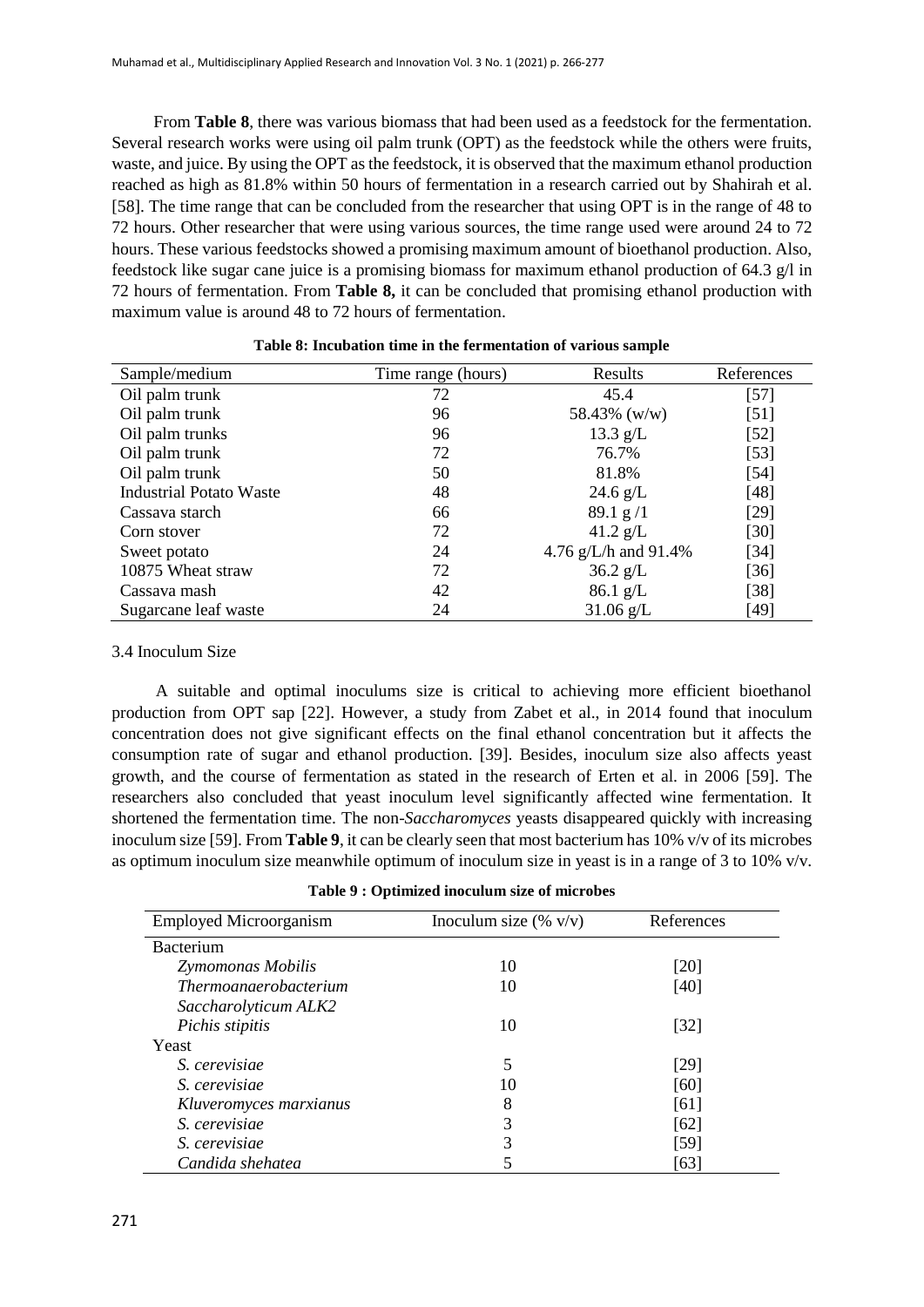**Table 10** shows the optimum inoculum size of yeast in *S. cerevisiae* with the different samples used by each research. Thus, it can be concluded that at average, the fermenting medium used in the production of bioethanol has an inoculum size of 10% v/v.

| Sample            | Inoculum size $(\% \text{ v/v})$ | References |
|-------------------|----------------------------------|------------|
| Sugarcane bagasse | 3                                | [62]       |
| Waste potato mash | 3                                | [64]       |
| Oil Palm Trunk    | 10                               | [22]       |
| Oil Palm Trunk    | 10                               | [65]       |
| Oil Palm Trunk    | 5                                | [66]       |
| Cassava starch    | 5                                | [29]       |
| Corn stover       | 5                                | [30]       |
| Sweet potato      |                                  | [34]       |
| Wood              | 10                               | $[32]$     |
| Reed              | 10                               | $[33]$     |
| Oil Palm Fronds   | 20                               | [67]       |
| Sweet potato      | 10                               | [45]       |
| Sugarcane         | 3                                | [24]       |

**Table 10 : Optimized inoculum size in** *S. cerevisiae* **with various sample**

# 3.5 Agitation Rate

An increase in agitation speed results in a better-dissolved oxygen concentration in the fermentation medium, thus yeast is supplied with an adequate amount of oxygen, making them favor respiration than fermentation [67]. A study by Rodmui et al [68] in 2008 found that agitation to have a major impact on growth rate and ethanol production since substantial changes in the formation of biomass were observed in the experimental studies. The concentration of dissolved oxygen from agitation was thought to have been involved in the processing of cell density and ethanol. By changing agitation in the batch fermenter, yeast growth and ethanol production could be improved [68]. **Table 11** shows the comparison of agitation optimization and microbes between bacterium and yeast. The optimum agitation rate for a bacterium is in a range between 120 to 200 rpm meanwhile 110 to 200 rpm is for yeast.

| <b>Table 11: Agitation optimization</b> |                         |           |  |
|-----------------------------------------|-------------------------|-----------|--|
| Microorganism                           | Agitation rate<br>(rpm) | Reference |  |
| <b>Bacterium</b>                        |                         |           |  |
| <i>Bacillus subtilis</i>                | 121                     | [69]      |  |
| Pichia stipitis                         | <b>200</b>              | [70]      |  |
| Escherichia coli SJL25                  | 150                     | $[71]$    |  |
| Pichia stipitis                         | 150                     | $[72]$    |  |
| Yeast                                   |                         |           |  |
| Candida tropicalis                      | 200                     | [68]      |  |
| Kluveromyces marxianus                  | 156                     | [61]      |  |
| Candida glabrata                        | 150                     | $[73]$    |  |
| S. cerevisiae                           | 150                     | [32]      |  |
| S. cerevisiae                           | 150                     | [34]      |  |
| S. cerevisiae                           | 110                     | [41]      |  |
| S. cerevisiae                           | 120                     | [30]      |  |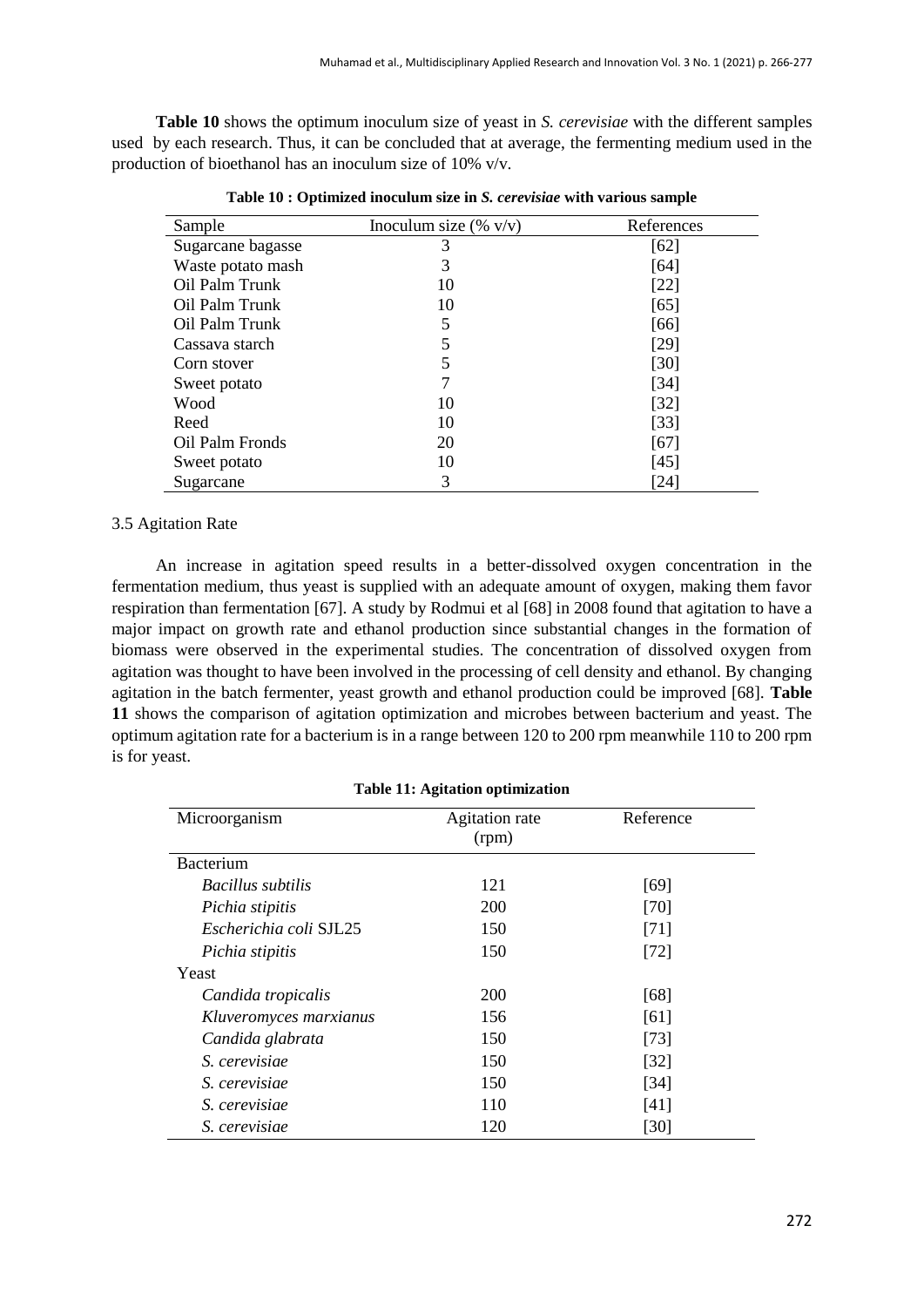**Table 12** shows that most of the fermenting medium used for bioethanol production has an agitation rate of 150 rpm with various ethanol concentrations.

| Sample              | Agitation rate (rpm) | Reference |
|---------------------|----------------------|-----------|
| Oil Palm Fronds     | 100                  | [67]      |
| Reed                | 150                  | $[33]$    |
| Wood                | 150                  | $[32]$    |
| <b>Sweet Potato</b> | 150                  | $[34]$    |
| Oil Palm Trunk      | 150                  | $[58]$    |
| Corn stover         | 120                  | $[30]$    |
| Cassava starch      | 120                  | [29]      |
| Oil Palm Trunk      | 110                  | [41]      |

**Table 12 : Optimized agitation rate in bioethanol production with various sample**

## **4. Conclusion**

This review was carried out to find the optimum value of different parameters to get the highest production of bioethanol. Yeast is the most common microorganism in the production of bioethanol which plays an important role in the fermentation of ethanol sugars. This review paper addressed the optimum value of different parameters during the fermentation cycle including temperature, pH, incubation time, inoculum size, and agitation rate using *Saccharomyces cerevisiae*. Overall, the findings indicate that the optimum value of temperature, pH, incubation period, inoculum size and agitation rate for fermentation process using *S. cerevisiae* are in the range of 30 to 33 °C, 5 to 5.5 pH, 48 to 72 hours, 10% v/v, and 150 rpm, respectively. Therefore, better yield and concentration of bioethanol depends on the selection of microorganisms and fermentation mode and techniques as well as the influence of several physical factors.

#### **Acknowledgement**

The authors would like to thank Centre for Diploma Studies (CeDS), Universiti Tun Hussein Onn Malaysia for the support given to complete this review paper.

### **References**

- [1] N. Nylund, P. Aakko-saksa, and K. Sipilä, *Status and outlook for biofuels, other alternative fuels and new vehicles*. 2008.
- [2] S. A. Byadgi and P. B. Kalburgi, "Production of Bioethanol from Waste Newspaper," *Procedia Environ. Sci.*, vol. 35, pp. 555–562, 2016.
- [3] S. K. Hoekman, "Biofuels in the U.S. Challenges and Opportunities," *Renew. Energy*, vol. 34, no. 1, pp. 14–22, 2009.
- [4] T. H. Oh, S. Y. Pang, and S. C. Chua, "Energy policy and alternative energy in Malaysia: Issues and challenges for sustainable growth," *Renew. Sustain. Energy Rev.*, vol. 14, no. 4, pp. 1241– 1252, 2010.
- [5] O. A. Habeeb, F. M. Yasin, and U. A. Danhassan, "Characterization and application of chicken eggshell as green adsorbents for removal of H2S from wastewaters," *IOSR J. Environ. Sci. Toxicol. Food Technol.*, vol. 8, no. 11, pp. 07–12, 2014.
- [6] C. R. Haddad and V. P. Butler, *Ground-dwelling spider assemblages in contrasting habitats in the central South African Grassland Biome*, vol. 60, no. 1. 2018.
- [7] P. Halder, K. Azad, S. Shah, and E. Sarker, *Prospects and technological advancement of*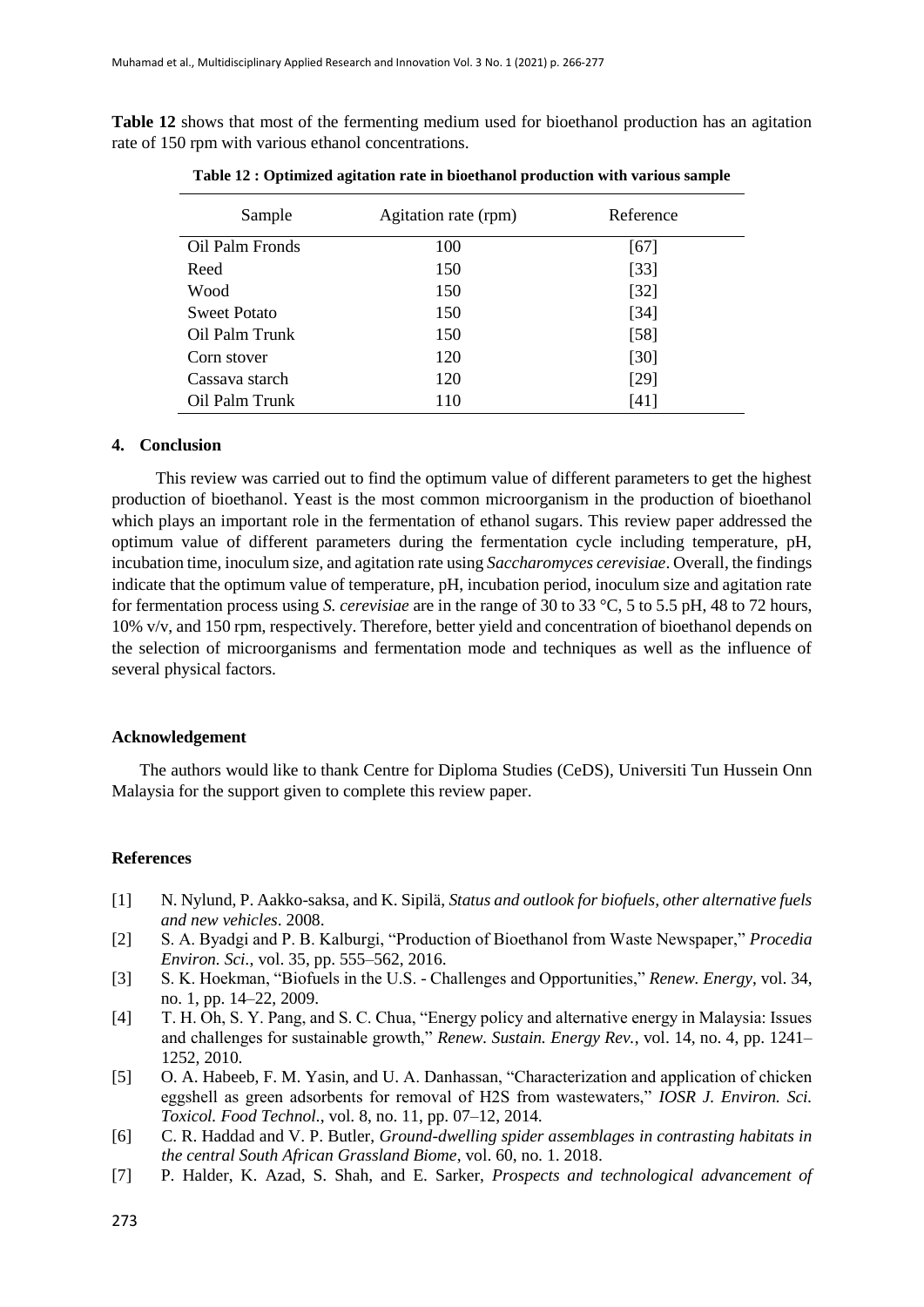*cellulosic bioethanol ecofuel production*. Elsevier Ltd., 2019.

- [8] B. Wang, X. M. Ge, N. LI, and F. W. Bai, "Continuous Ethanol Fermentation Coupled with Recycling of Yeast Flocs," *Chin. J. Biotechnol.*, vol. 22, no. 5, pp. 816–821, 2006.
- [9] Y. Lin, W. Zhang, C. Li, K. Sakakibara, S. Tanaka, and H. Kong, "Factors affecting ethanol fermentation using *Saccharomyces cerevisiae* BY4742," *Biomass and Bioenergy*, vol. 47, pp. 395–401, 2014.
- [10] A. Kang and T. S. Lee, "Converting sugars to biofuels: Ethanol and beyond," *Bioengineering*, vol. 2, no. 4, pp. 184–203, 2015.
- [11] L. Canilha *et al.*, "Bioconversion of sugarcane biomass into ethanol: An overview about composition, pretreatment methods, detoxification of hydrolysates, enzymatic saccharification, and ethanol fermentation," *J. Biomed. Biotechnol.*, vol. 2012, 2012.
- [12] A. Mani, "Food Preservation by Fermentation and Fermented Food Products," *Int. J. Acad. Res. Dev.*, no. 1, pp. 51–57, 2018.
- [13] Y. Lin and S. Tanaka, "Ethanol fermentation from biomass resources: Current state and prospects," *Appl. Microbiol. Biotechnol.*, vol. 69, no. 6, pp. 627–642, 2006.
- [14] N. N. Nichols, R. E. Hector, B. C. Saha, S. E. Frazer, and G. J. Kennedy, "Biological abatement of inhibitors in rice hull hydrolyzate and fermentation to ethanol using conventional and engineered microbes," *Biomass and Bioenergy*, 2014.
- [15] H. B. Aditiya, W. T. Chong, T. M. I. Mahlia, A. H. Sebayang, M. A. Berawi, and H. Nur, "Second generation bioethanol potential from selected Malaysia's biodiversity biomasses: A review," *Waste Manag.*, vol. 47, pp. 46–61, 2016.
- [16] E. Derman, R. Abdulla, H. Marbawi, and M. K. Sabullah, "Oil palm empty fruit bunches as a promising feedstock for bioethanol production in Malaysia," *Renewable Energy*, vol. 129. Elsevier Ltd, pp. 285–298, 2018.
- [17] N. Hossain and R. Jalil, "Sugar and Bioethanol Production from Oil Palm Trunk (OPT)," *Asia Pacific J. Energy Environ.*, vol. 3, no. 1, pp. 39–42, 2016.
- [18] S. H. Mohd Azhar *et al.*, "Yeasts in sustainable bioethanol production: A review," *Biochem. Biophys. Reports*, vol. 10, no. March, pp. 52–61, 2017
- [19] B. Buaban *et al.*, "Bioethanol production from ball milled bagasse using an on-site produced fungal enzyme cocktail and xylose-fermenting Pichia stipitis," *J. Biosci. Bioeng.*, vol. 110, no. 1, pp. 18–25, 2010.
- [20] H. G. Lawford and J. D. Rousseau, "Performance Testing of Zymomonas mobilis Metabolically Engineered for Cofermentation of Glucose, Xylose, and Arabinose," *Biotechnol. Fuels Chem.*, pp. 429–448, 2002.
- [21] M. Abbi, R. C. Kuhad, and A. Singh, "Fermentation of xylose and rice straw hydrolysate to ethanol by Candida shehatae NCL-3501," *J. Ind. Microbiol.*, vol. 17, no. 1, pp. 20–23, 1996.
- [22] Adela, B. N. and Loh, S. K., "Optimisation of fermentation conditions for bioethanol production from oil palm trunk sap by *Saccharomyces cerevisiae*," *Malays. J. Microbiol.*, no. March 2016, 2015.
- [23] X. Q. Zhao, Q. Li, L. Y. He, F. Li, W. W. Que, and F. W. Bai, "Exploration of a natural reservoir of flocculating genes from various *Saccharomyces cerevisiae* strains and improved ethanol fermentation using stable genetically engineered flocculating yeast strains," *Process Biochem.*, vol. 47, no. 11, pp. 1612–1619, 2012.
- [24] M. Nadeem, M. U. Aftab, M. Irfan, M. Mushtaq, A. Qadir, and Q. Syed, "Production of ethanol from alkali-pretreated sugarcane bagasse under the influence of different process parameters," *Front. Life Sci.*, vol. 8, no. 4, pp. 358–362, 2015.
- [25] M. Cot, M. O. Loret, J. François, and L. Benbadis, "Physiological behaviour of *Saccharomyces cerevisiae* in aerated fed-batch fermentation for high level production of bioethanol," *FEMS Yeast Res.*, vol. 7, no. 1, pp. 22–32, 2007.
- [26] X. Liu *et al.*, "Effect of Initial PH on Growth Characteristics and Fermentation Properties of *Saccharomyces cerevisiae*," *J. Food Sci.*, vol. 80, no. 4, pp. M800–M808, 2015.
- [27] M. Phisalaphong, N. Srirattana, and W. Tanthapanichakoon, "Mathematical modeling to investigate temperature effect on kinetic parameters of ethanol fermentation," *Biochem. Eng. J.*, vol. 28, no. 1, pp. 36–43, 2006.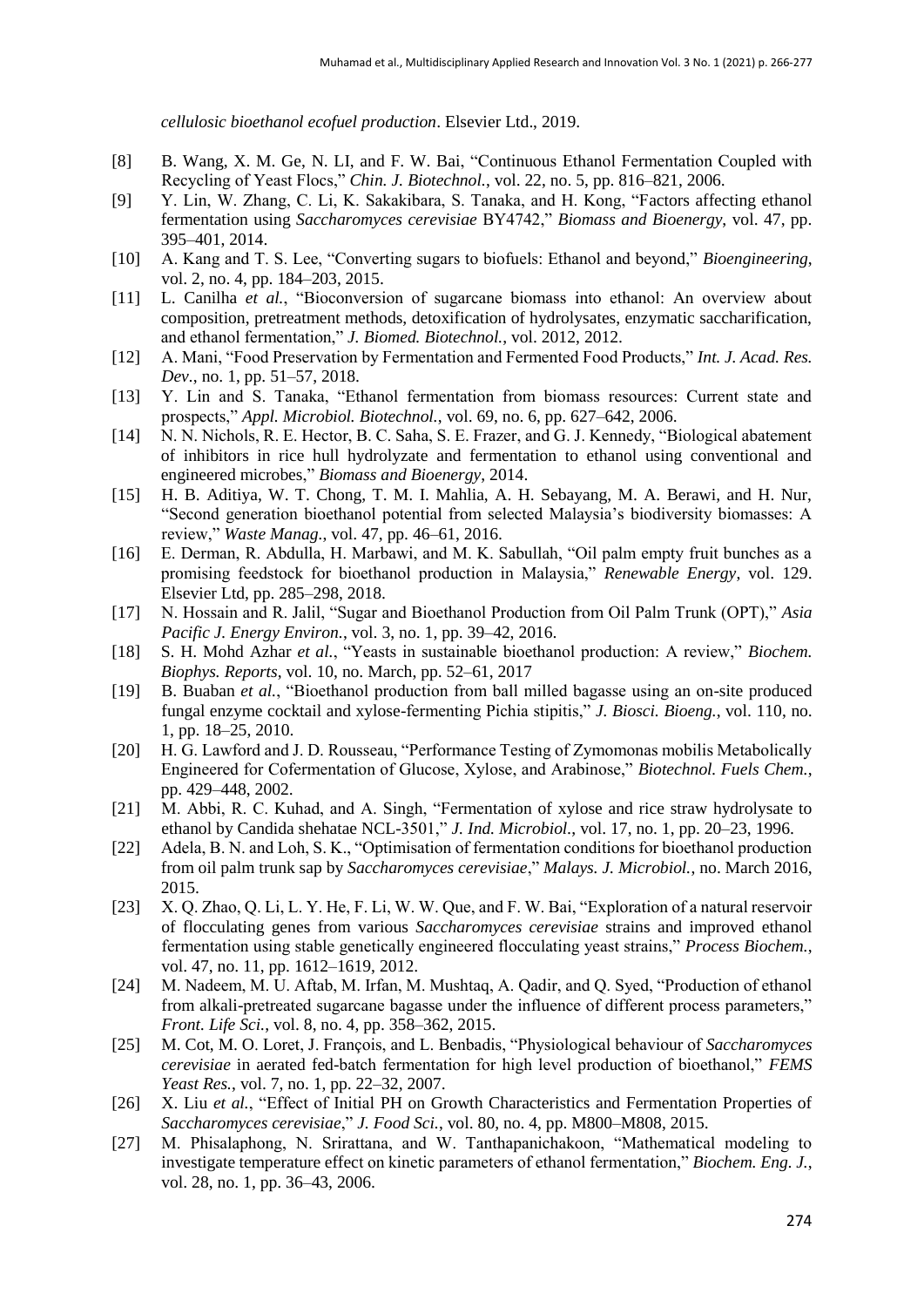- [28] M. L. Cazetta, M. A. P. C. Celligoi, J. B. Buzato, and I. S. Scarmino, "Fermentation of molasses by Zymomonas mobilis: Effects of temperature and sugar concentration on ethanol production," *Bioresour. Technol.*, vol. 98, no. 15, pp. 2824–2828, 2007.
- [29] G. W. Choi *et al.*, "Isolation and characterization of two soil derived yeasts for bioethanol production on Cassava starch," *Biomass and Bioenergy*, vol. 34, no. 8, pp. 1223–1231, 2010.
- [30] J. Zhao and L. Xia, "Bioconversion of corn stover hydrolysate to ethanol by a recombinant yeast strain," *Fuel Process. Technol.*, vol. 91, no. 12, pp. 1807–1811, 2010.
- [31] X. Yang *et al.*, "Production of bioethanol and biodiesel using instant noodle waste," *Bioprocess Biosyst. Eng.*, vol. 37, no. 8, pp. 1627–1635, 2014.
- [32] R. Gupta, K. K. Sharma, and R. C. Kuhad, "Separate hydrolysis and fermentation (SHF) of Prosopis juliflora, a woody substrate, for the production of cellulosic ethanol by *Saccharomyces cerevisiae* and Pichia stipitis-NCIM 3498," *Bioresour. Technol.*, vol. 100, no. 3, pp. 1214–1220, 2009.
- [33] H. Li, N. J. Kim, M. Jiang, J. W. Kang, and H. N. Chang, "Simultaneous saccharification and fermentation of lignocellulosic residues pretreated with phosphoric acid-acetone for bioethanol production," *Bioresour. Technol.*, vol. 100, no. 13, pp. 3245–3251, 2009.
- [34] L. Zhang *et al.*, "Application of simultaneous saccharification and fermentation (SSF) from viscosity reducing of raw sweet potato for bioethanol production at laboratory, pilot and industrial scales," *Bioresour. Technol.*, vol. 102, no. 6, pp. 4573–4579, 2011.
- [35] J. Yan, Z. Wei, Q. Wang, M. He, S. Li, and C. Irbis, "Bioethanol production from sodium hydroxide/hydrogen peroxide-pretreated water hyacinth via simultaneous saccharification and fermentation with a newly isolated thermotolerant Kluyveromyces marxianu strain," *Bioresour. Technol.*, vol. 193, pp. 103–109, 2015.
- [36] E. Tomás-Pejó, J. M. Oliva, A. González, I. Ballesteros, and M. Ballesteros, "Bioethanol production from wheat straw by the thermotolerant yeast Kluyveromyces marxianus CECT 10875 in a simultaneous saccharification and fermentation fed-batch process," *Fuel*, vol. 88, no. 11, pp. 2142–2147, 2009.
- [37] L. Peng and Y. Chen, "Conversion of paper sludge to ethanol by separate hydrolysis and fermentation (SHF) using *Saccharomyces cerevisiae*," *Biomass and Bioenergy*, vol. 35, no. 4, pp. 1600–1606, 2011.
- [38] S. K. Moon, S. W. Kim, and G. W. Choi, "Simultaneous saccharification and continuous fermentation of sludge-containing mash for bioethanol production by *Saccharomyces cerevisiae*  CHFY0321," *J. Biotechnol.*, vol. 157, no. 4, pp. 584–589, 2012.
- [39] H. Zabed, G. Faruq, J. N. Sahu, M. S. Azirun, R. Hashim, and A. N. Boyce, "Bioethanol Production from Fermentable Sugar Juice," vol. 2014, 2014.
- [40] T. I. Georgieva, M. J. Mikkelsen, and B. K. Ahring, "Ethanol production from wet-exploded wheat straw hydrolysate by thermophilic anaerobic bacterium Thermoanaerobacter BG1L1 in a continuous immobilized reactor," *Appl. Biochem. Biotechnol.*, vol. 145, no. 1–3, pp. 99–110, 2008.
- [41] A. H. Norhazimah and C. K. M. Faizal, "Optimization study on bioethanol production from the fermentation of oil palm trunk sap as agricultural waste," in *Developments in Sustainable Chemical and Bioprocess Technology*, 2013.
- [42] R. M. Zakria, G. K. Chua, J. Gimbun, M. Nasir, N. Shahirah, and S. F. Pang, "Optimisation of Bioethanol Yield from Oil Palm Trunk Sap," in *MUCET*, 2014.
- [43] C. Chaves-López, A. Serio, C. D. Grande-Tovar, R. Cuervo-Mulet, J. Delgado-Ospina, and A. Paparella, "Traditional Fermented Foods and Beverages from a Microbiological and Nutritional Perspective: The Colombian Heritage," *Compr. Rev. Food Sci. Food Saf.*, vol. 13, no. 5, pp. 1031–1048, 2014.
- [44] A. Tesfaw and F. Assefa, " Current Trends in Bioethanol Production by *Saccharomyces cerevisiae*: Substrate, Inhibitor Reduction, Growth Variables, Coculture, and Immobilization ," *Int. Sch. Res. Not.*, vol. 2014, pp. 1–11, 2014.
- [45] P. K. Dash, S. Mohaptra, M. R. Swain, and H. Thatoi, "Optimization of bioethanol production from saccharified sweet potato root flour by co-fermentation of *Saccharomyces cerevisiae* and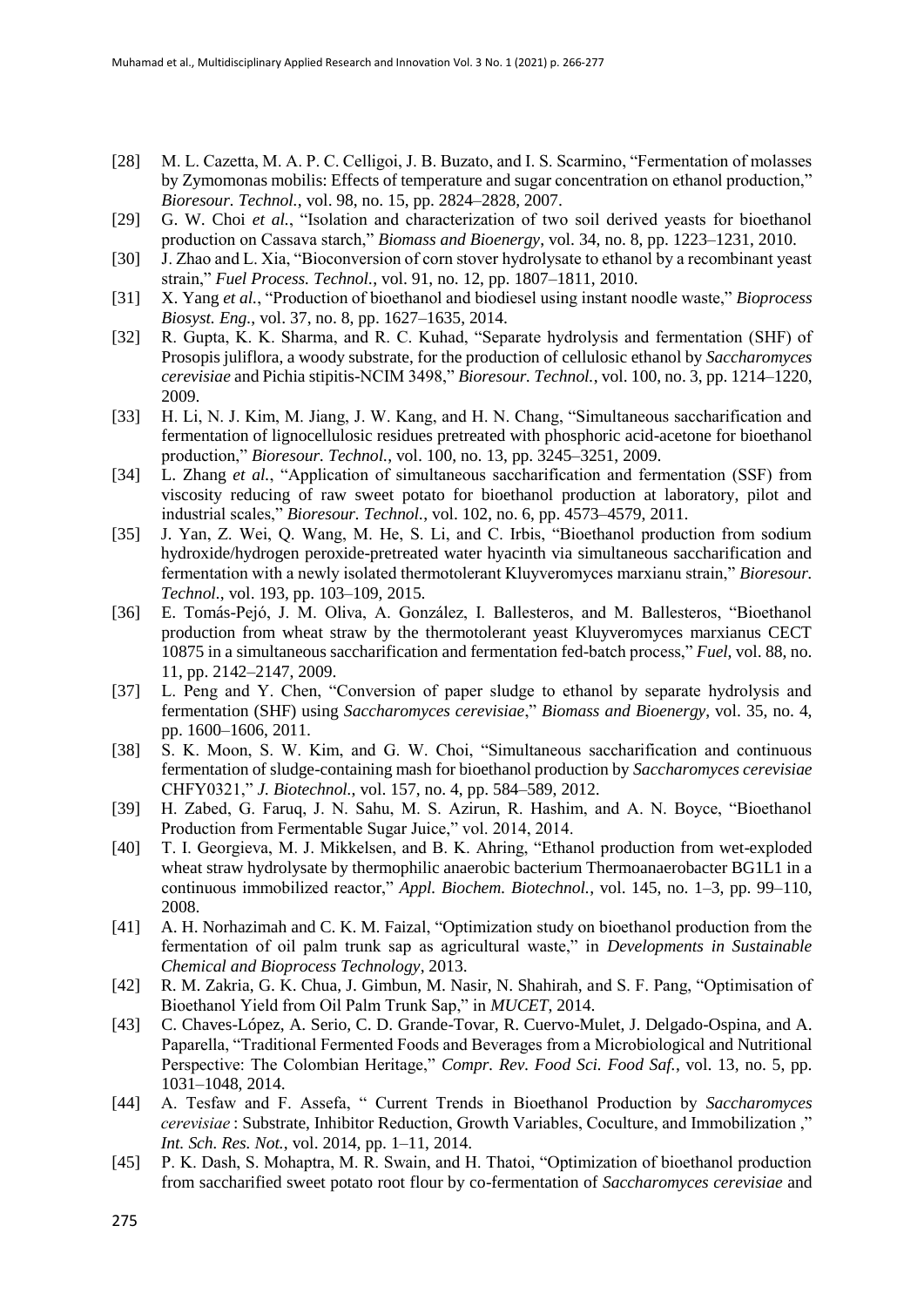Pichia sp. using OVAT and response surface methodologies," *Acta Biol. Szeged.*, vol. 61, no. 1, pp. 13–23, 2017.

- [46] M. R. Swain, J. Mishra, and H. Thatoi, "Bioethanol Production from Sweet Potato (Ipomoea batatas L.) Flour using Co-Culture of Trichoderma sp. and *Saccharomyces cerevisiae* in Solid-State Fermentation," *Brazilian Arch. Biol. Technol.*, vol. 56, no. 2, pp. 171–179, 2013.
- [47] G. P. da S. E. F. de A. ; D. O. S. ; W. V. Guimarães, "Ethanolic fermentation of sucrose, sugarcane juice and molasses by," *Brazilian J. Microbiol.*, vol. 36, pp. 395–404, 2005.
- [48] G. Izmirlioglu and A. Demirci, "Enhanced bio-ethanol production from industrial potato waste by statistical medium optimization," *Int. J. Mol. Sci.*, vol. 16, no. 10, pp. 24490–24505, 2015.
- [49] P. Moodley and E. B. Gueguim Kana, "Bioethanol production from sugarcane leaf waste: Effect of various optimized pretreatments and fermentation conditions on process kinetics," *Biotechnol. Reports*, vol. 22, p. e00329, 2019.
- [50] R. Liu and F. Shen, "Impacts of main factors on bioethanol fermentation from stalk juice of sweet sorghum by immobilized *Saccharomyces cerevisiae* (CICC 1308)," *Bioresour. Technol.*, vol. 99, no. 4, pp. 847–854, 2008.
- [51] S. Mallholders, "S Ustainable P Alm O Il P Roduction for," no. May 2016, 2007.
- [52] Y. H. Jung *et al.*, "Ethanol production from oil palm trunks treated with aqueous ammonia and cellulase," *Bioresour. Technol.*, vol. 102, no. 15, pp. 7307–7312, 2011.
- [53] P. Prawitwong *et al.*, "Efficient ethanol production from separated parenchyma and vascular bundle of oil palm trunk," *Bioresour. Technol.*, vol. 125, pp. 37–42, 2012.
- [54] M. N. N. Shahirah *et al.*, "Influence of nutrient addition on the bioethanol yield from oil palm trunk sap fermented by *Saccharomyces cerevisiae*," *J. Ind. Eng. Chem.*, 2015.
- [55] S. Limtong, C. Sringiew, and W. Yongmanitchai, "Production of fuel ethanol at high temperature from sugar cane juice by a newly isolated Kluyveromyces marxianus," *Bioresour. Technol.*, vol. 98, no. 17, pp. 3367–3374, 2007.
- [56] N. Yuangsaard, W. Yongmanitchai, M. Yamada, and S. Limtong, "Selection and characterization of a newly isolated thermotolerant Pichia kudriavzevii strain for ethanol production at high temperature from cassava starch hydrolysate," *Antonie van Leeuwenhoek, Int. J. Gen. Mol. Microbiol.*, vol. 103, no. 3, pp. 577–588, 2013.
- [57] Y. Murata *et al.*, "Ethanol fermentation by the thermotolerant yeast, <em>Kluyveromyces marxianus </em>TISTR5925, of extracted sap from old oil palm trunk," *AIMS Energy*, vol. 3, no. 2, pp. 201–213, 2015.
- [58] M. N. N. Shahirah *et al.*, "Influence of nutrient addition on the bioethanol yield from oil palm trunk sap fermented by *Saccharomyces cerevisiae*," *J. Ind. Eng. Chem.*, vol. 23, pp. 213–217, 2015.
- [59] H. Erten, H. Tanguler, T. Cabaroglu, and A. Canbas, "The influence of inoculum level on fermentation and flavour compounds of white wines made From cv. Emir," *J. Inst. Brew.*, vol. 112, no. 3, pp. 232–236, 2006.
- [60] Adela, B. N. and Loh, S. K., "Optimisation of fermentation conditions for bioethanol production from oil palm trunk sap by *Saccharomyces cerevisiae*," *Malays. J. Microbiol.*, no. June, 2015.
- [61] E. Raja Sathendra, G. Baskar, R. Praveenkumar, and E. Gnansounou, "Bioethanol production from palm wood using Trichoderma reesei and Kluveromyces marxianus," *Bioresour. Technol.*, vol. 271, pp. 345–352, 2019.
- [62] C. de A. W. Maria, L. S. Mariana, and R. G. Ester, "Selection of inoculum size and *Saccharomyces cerevisiae* strain for ethanol production in simultaneous saccharification and fermentation (SSF) of sugar cane bagasse," *African J. Biotechnol.*, vol. 13, no. 27, pp. 2762– 2765, 2014.
- [63] V. Ondáš, H. Novanská, and V. Horváthová, "Conversion of Corn Fiber into Fuel Ethanol," *Nov. Biotechnol.*, vol. 9, no. 2, pp. 183–190, 2009.
- [64] G. Izmirlioglu and A. Demirci, "Ethanol production from waste potato mash by using *Saccharomyces cerevisiae*," *Am. Soc. Agric. Biol. Eng. Annu. Int. Meet. 2010, ASABE 2010*, vol. 2, pp. 1571–1581, 2010.
- [65] N. Farhana, "Study on bioethanol production from oil palm trunk (opt) sap by using S*accharomyces cerevisiae* kyokai no.7 (atcc 26422)," vol. 7, no. 7, pp. 1–15, 2010.
- [66] C. Paper *et al.*, "Oil Palm Trunk: A Promising Feedstock for Bioethanol Production," no.